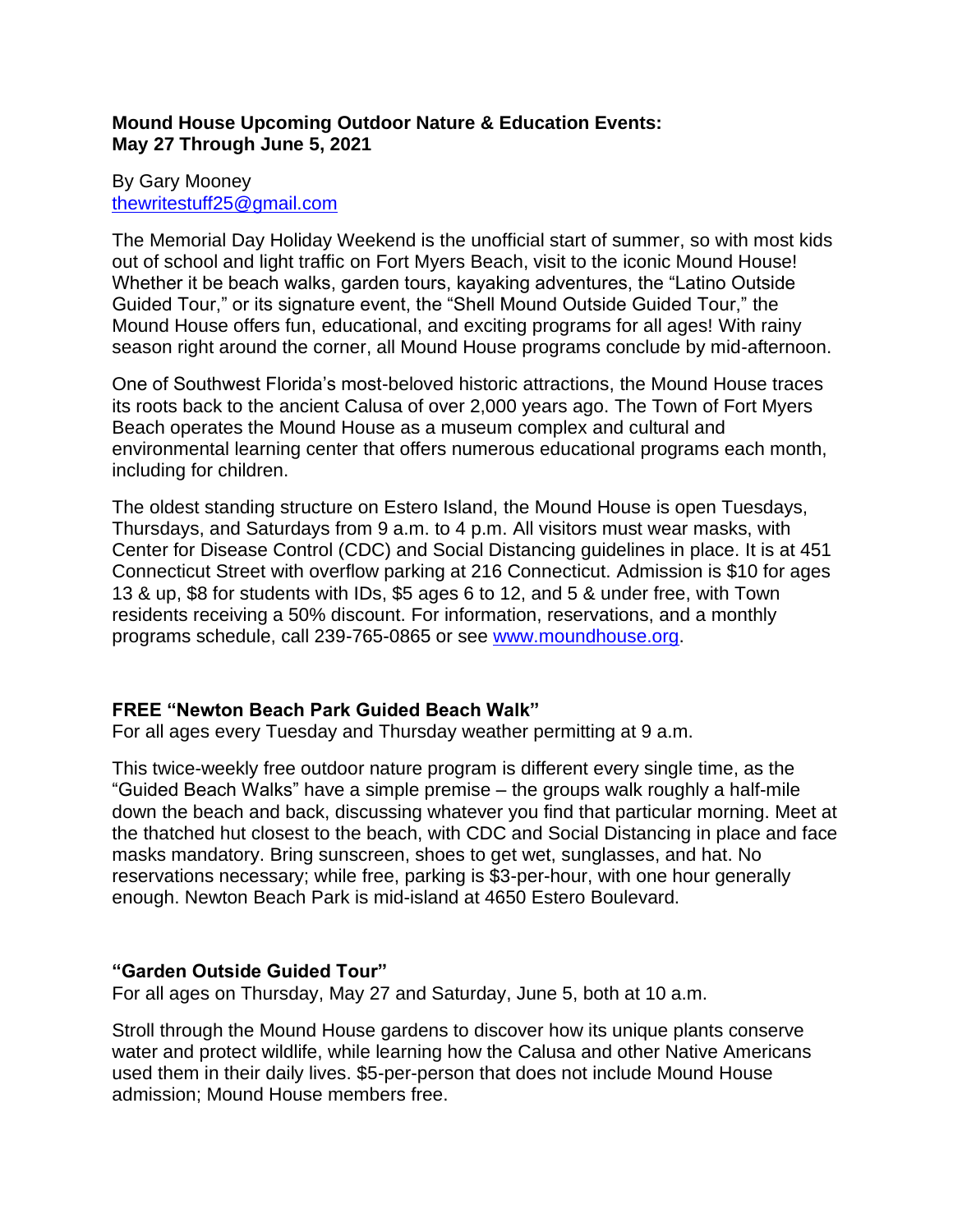### **"Shell Mound" Outside Guided Tour**

For all ages on Thursday, May 27, at 11 a.m. & 1 p.m.; Saturday, May 29, at 11 a.m.; Tuesday, June 1, at 2 p.m.; Thursday, June 3, at 11 a.m.; and Saturday, June 5, at 11 a.m. & 2 p.m.

If you dig archaeology, the Mound House's signature program is for you! Tour the 2,000-year-old Calusa Indian Shell Mound led by the Interpretive Staff as you explore the site's archaeology to unearth clues about this ancient society. All participants over 6 must wear a mask. \$5-per-person that does not include Mound House admission; Mound House members free.

#### **"Mangroves by Kayak Tour"**

For ages 12 & up weather permitting on Friday, May 28; Wednesday, June 2; and Friday, June 4, all at 9 a.m.

Explore the winding mangrove creeks and hidden waters of the Estero Bay Aquatic Preserve as only a kayaker can on this Environmental Educator-guided tour of the ancient realm of the Calusa! Witness birds, fish, manatee and dolphins as you paddle through the natural beauty of Estero and Hell Peckney Bays in a tandem kayak. All paddling & safety equipment provided, with kayak tours in accordance with Florida Society of Ethical Ecotourism guidelines. \$45-per-person; Mound House members \$15. Advance reservations necessary; private tours available. CDC and Social Distancing guidelines in place and all participants wear masks on land.

## **"Family Adventures Outside Program"**

For adults & children age 6 & older weather permitting on Saturday, May 29 and Thursday, June 3, both at 10 a.m.

Explore everything fun at the Mound House on this outdoor activity that is perfect for families with children age 6 & up, as the Interpretive Staff leads you through entertaining and educational experiences you will remember a lifetime! Participants must wear masks, with CDC and Social Distancing guidelines in place. \$2-per-person that does not include Mound House admission; Mound House members free.

## **NEW "Latino Outside Guided Tour"**

For all ages on Thursday, June 3, at 2 p.m.

Perfect for Florida history buffs! Learn about the Latino fishing village known as a "Rancho" that existed on the shell mound between the ancient Calusa and Anglo-Pioneer eras. Explore the site's archaeology and history through unearthed clues about this multicultural society. All participants over 6 must wear masks and everyone will